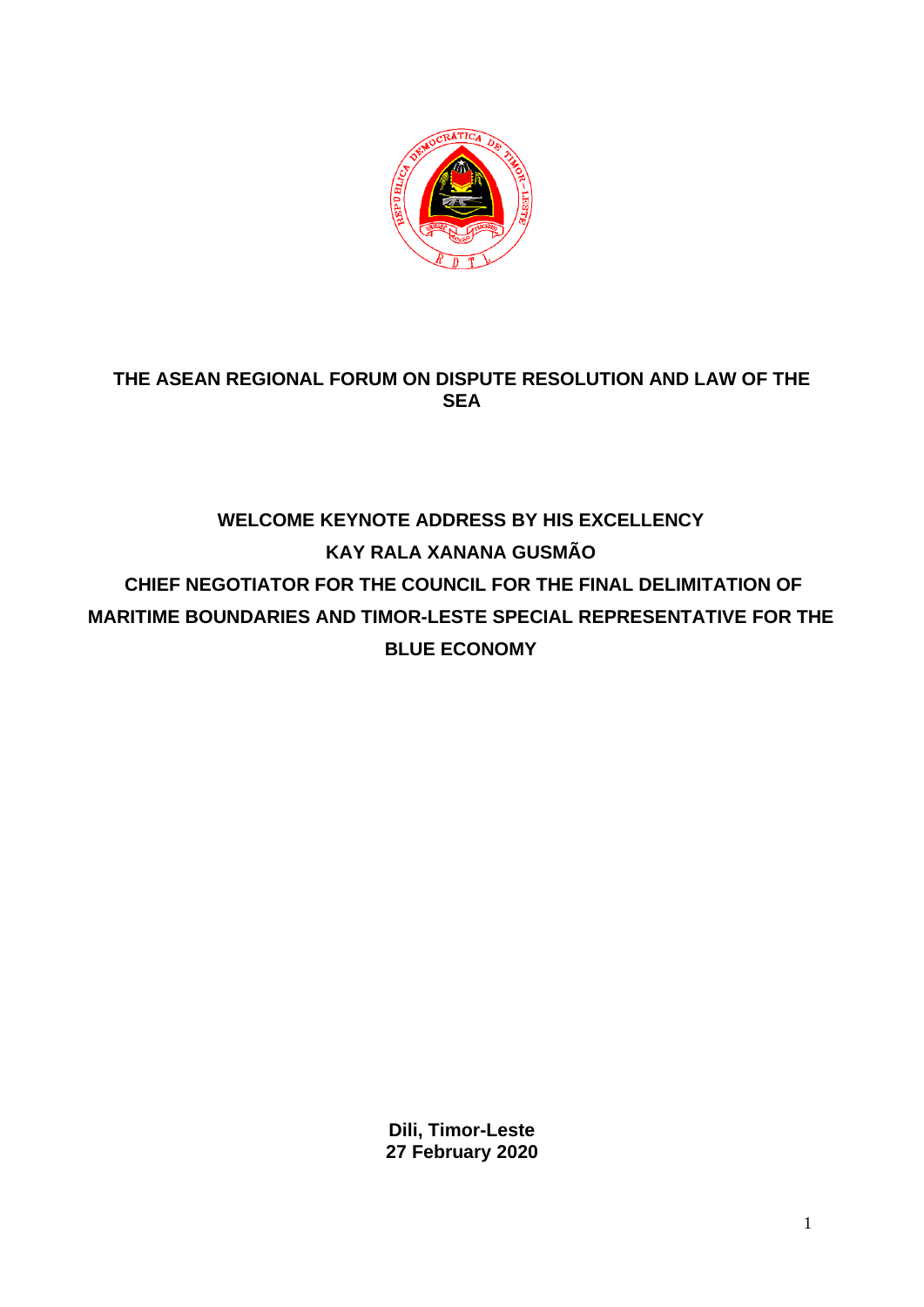International guests Members of the National Parliament Members of Government Heads of our Sovereign Bodies Members of the Diplomatic Corp Co-chairs Distinguished Guests Ladies and Gentlemen,

It is a great pleasure to welcome you to Timor-Leste for this important ASEAN Regional Forum Workshop on dispute resolution and the law of the sea.

I would like to thank our international guests for joining us. I see many long-time friends of Timor-Leste here today, as well as those visiting for the first time. I trust that you will all enjoy this visit to our country.

I would also like to thank the other co-chairs of this Forum, Malaysia and Australia, for organising this event with Timor-Leste. The work of the cochairs reflects their commitment to dispute resolution and international law.

It is excellent to see the many countries represented here today. This demonstrates the strength of ASEAN and its promotion of regional and global peace and cooperation.

We are also fortunate to welcome so many experts on dispute resolution and the law of the sea; including practitioners, legal and technical experts, diplomats and academics. We look forward to hearing from you all and learning from your experiences.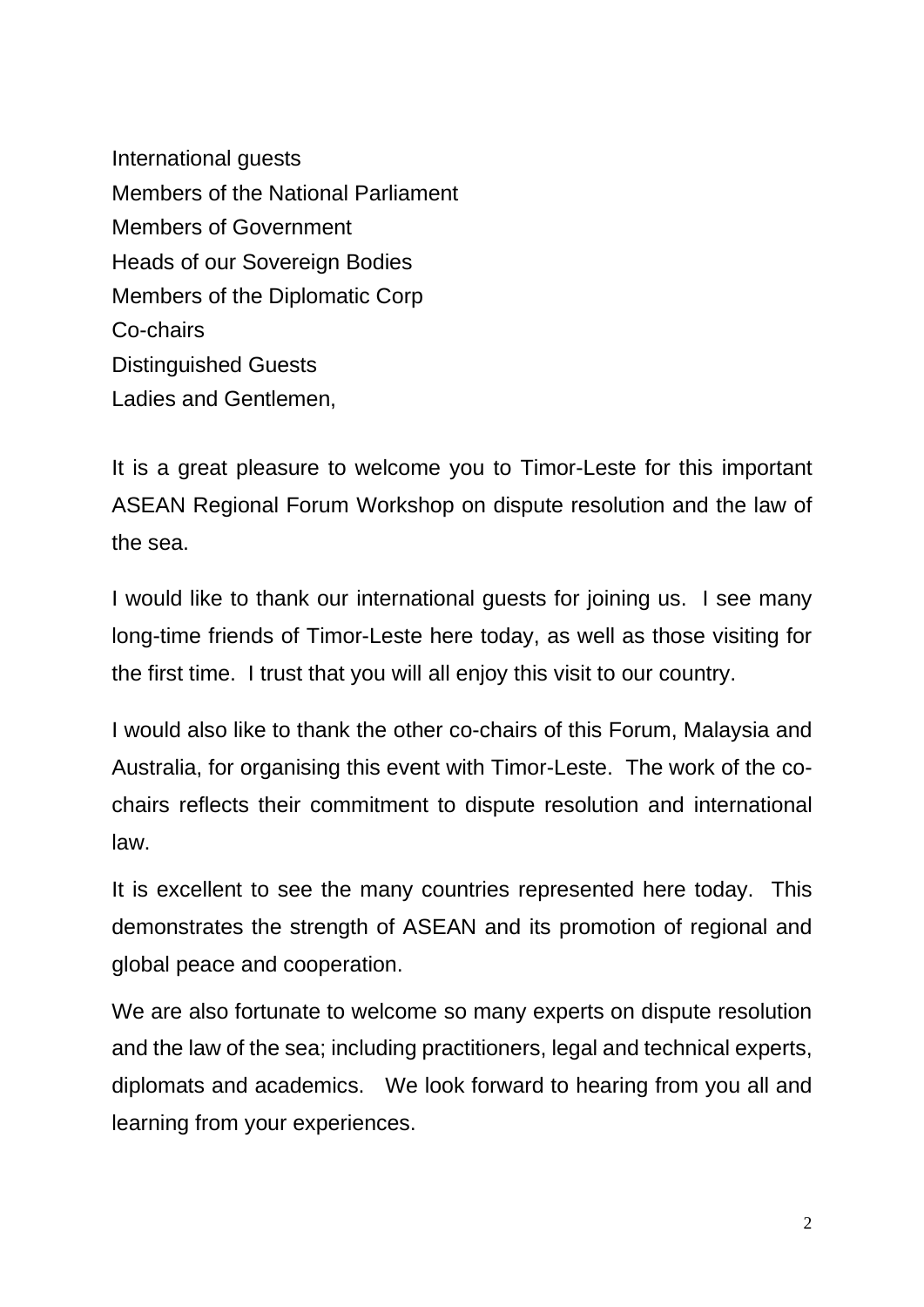I am pleased to welcome senior representatives from our two maritime neighbours – Indonesia and Australia. This includes Mr Damos Agusman, Director General for International Law and Treaties from Indonesia's Ministry of Foreign Affairs, and my counterpart in our maritime boundary delimitation discussions. We are also fortunate that Ambassador Gary Quinlan has joined us. As Australia's Agent in our compulsory conciliation, he will be able to share his perspective on the process.

Ladies and gentlemen,

In the absence of H.E. Judge Koroma, who was scheduled to deliver the keynote address, please allow me to stand in his place. While I will not be able to speak with his legal knowledge and his legal experience, I can provide the humble point of view from the perspective of a lay person.

Governance of the oceans presents some of the most pressing security, economic and environmental issues of this century.

The ocean is critical to our survival. It is home to up to 80 percent of all life, is essential to combatting climate change, nurtures incredible biodiversity and produces food, jobs and energy resources that nations depend upon.

Effective ocean governance through the law of the sea is critical to protect our future and promote global peace and security. This includes the resolution of maritime disputes that can create geopolitical tensions dividing countries and people at a time when we should be coming together.

Globally there are around 400 unresolved maritime boundary disputes. These disputes cause conflict and insecurity. We know this only too well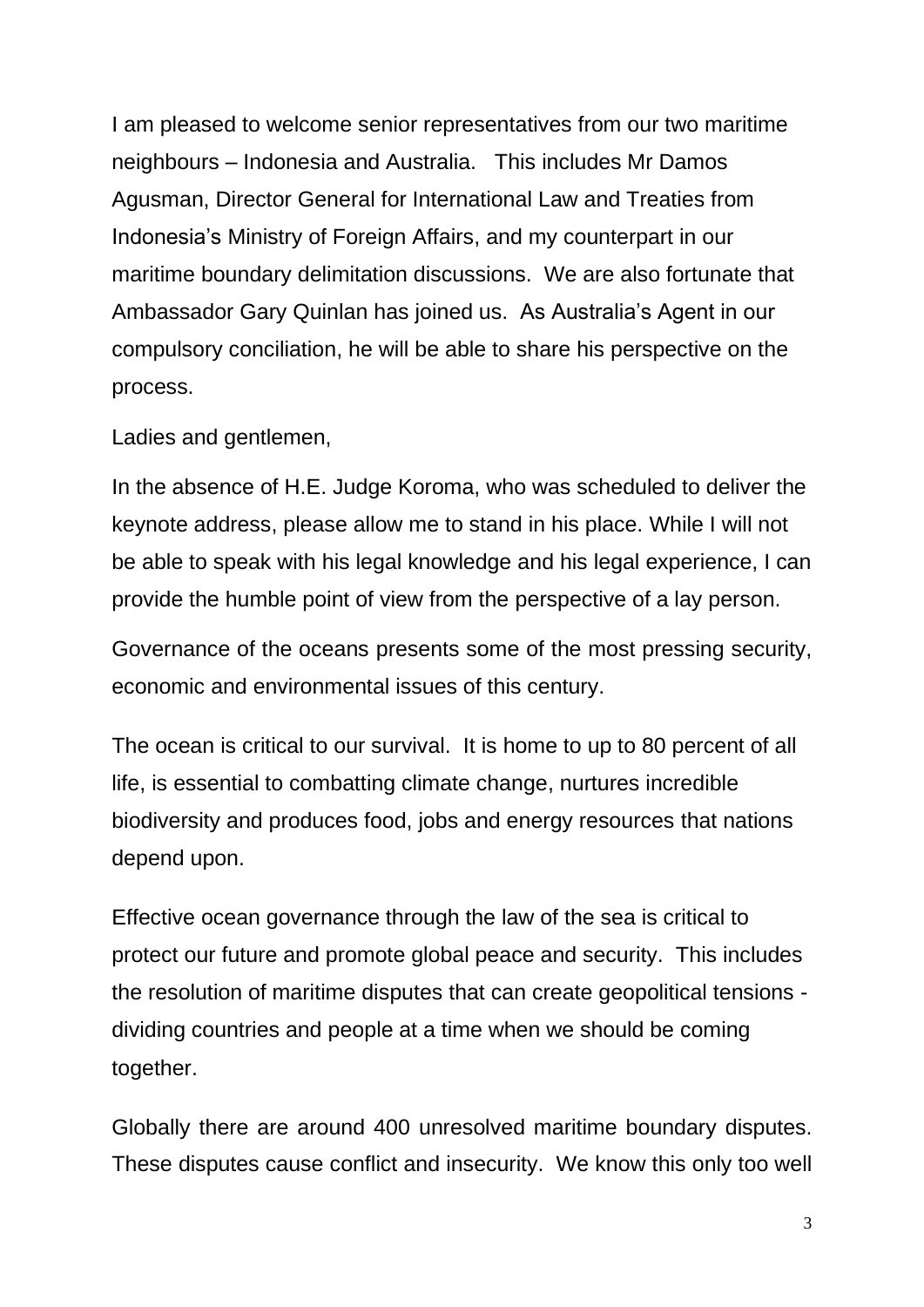in our own region where maritime boundary disputes have caused unease and distrust.

We also know this from Timor-Leste's own experience where a long running dispute with Australia prevented maritime cooperation and economic development. Over the two days of this Forum we will discuss this dispute in more detail, but please allow me to give some context to the Timorese situation.

While we are a small island nation; we have a big story to tell. Our people have emerged from conflict and fragility to build a strong foundation for national development, guided since 2011 by our 20-year *Strategic Development Plan*.

We have built a resilient. We have built a safe, tolerant and open society with a free media. Importantly, we have been working hard to consolidate our State and build effective institutions.

This has not been an easy or straightforward task for the Timorese people; it has not been without struggle and hardship. We are a fragile State and we have made stumbles along the way; but we have never lost sight of our dream – an independent and sovereign nation.

An important part of this dream is achieving sovereignty over our lands and our seas.

As a maritime nation, our waters are integral to our way of life. The seas have a spiritual significance to us.

By legend, the Timorese are the grandchildren of the crocodile – upon its death, its body became the land of Timor, the ridges on its back became the mountains and the valleys, and the oceans its final resting place.

Many Timorese depend on the oceans for their sustenance and livelihood. And the development of a blue economy and a petroleum industry based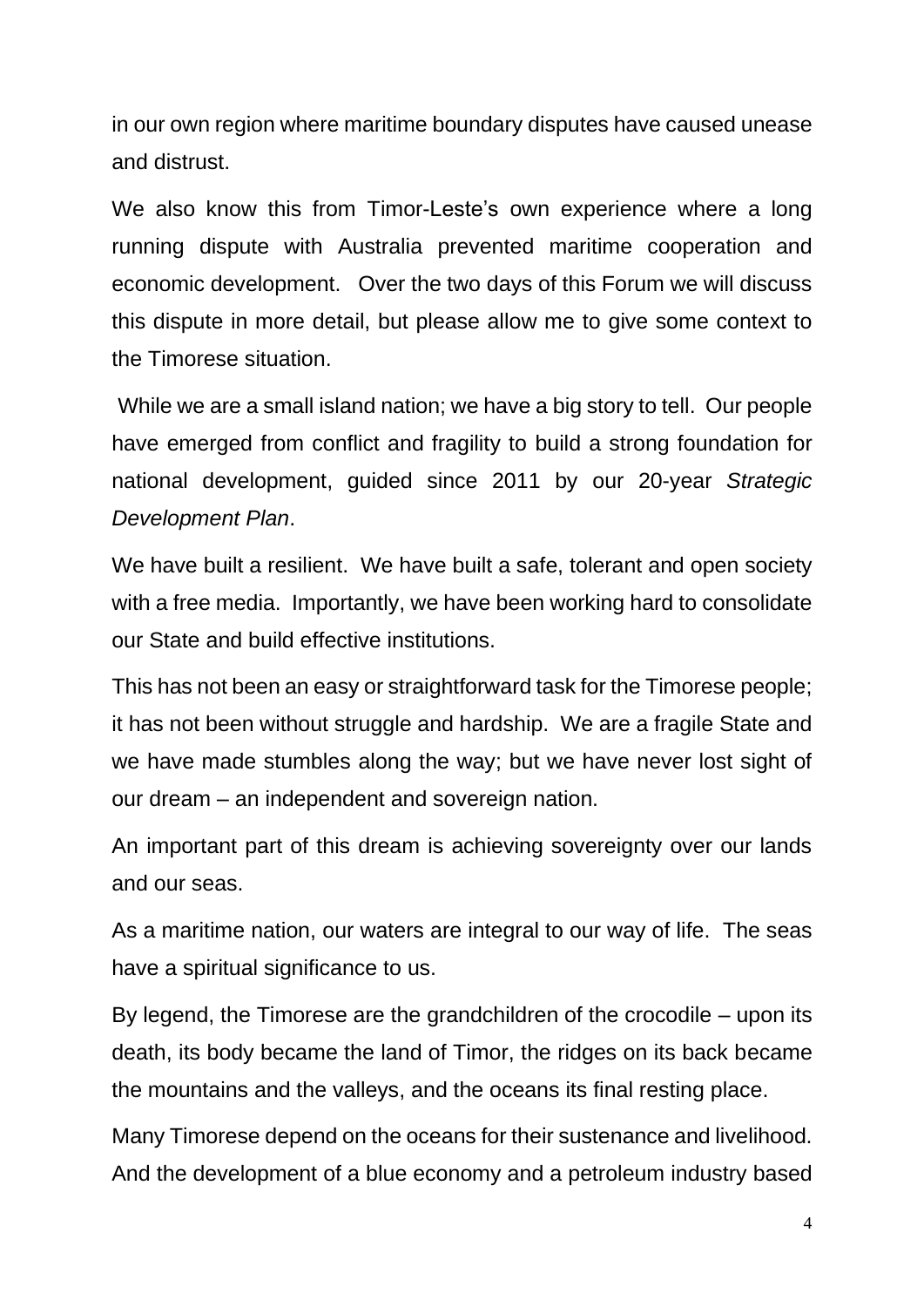on the reserves of oil and gas under our seabed will underpin our economic future.

To achieve our dream of political and economic sovereignty, and realise our full national potential, we need sovereignty over our seas as well as our land.

That is why the permanent delimitation of our maritime boundaries is so important to us; and it is why our dispute with Australia was so significant.

Since our independence in 2002, Australia had refused to agree to maritime boundaries that were in accordance with international law. This left us with no other option than to look to the constitution of the seas, the United Nations Convention on the Law of the Sea, for a solution.

Timor-Leste had always been a strong supporter of the rule-based order and the international system established by the community of nations to uphold it.

During our struggle for independence, we called on international law to bring liberation to our people. In our struggle for our maritime sovereignty, we once again turned to international law to achieve a just outcome for our country.

Under UNCLOS, as well as customary international law, all countries have an obligation to negotiate permanent maritime boundaries with their neighbours.

As you know, UNCLOS also provides avenues for dispute resolution. If a negotiated agreement is not possible, disputes can be submitted to an international court, tribunal or other body under UNCLOS.

The binding dispute resolution bodies under UNCLOS include the International Court of Justice, the International Tribunal for the Law of the Sea and other arbitral tribunals.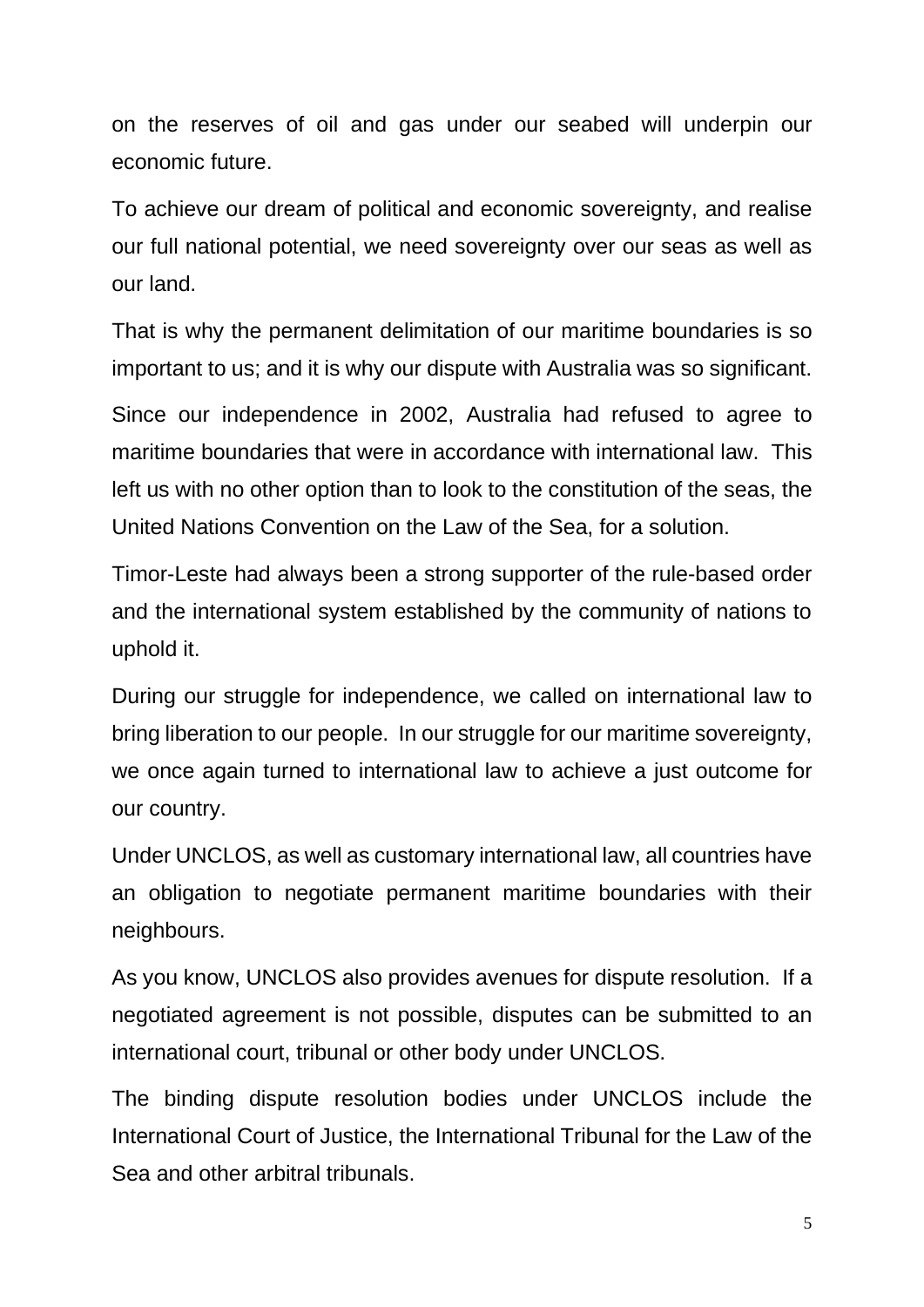However, we were in a predicament because on the eve of our independence Australia excluded maritime boundary disputes from the jurisdiction of binding dispute resolution bodies.

Fortunately, UNCLOS also provided an alternative avenue that had never been used before – compulsory conciliation. Under this option an independent panel of experts is convened to engage the parties in conciliation to try and achieve an agreement.

This mechanism was designed to ensure that no maritime boundary dispute is left unresolved, in the interests of maintaining international peace and security.

This is the option that Timor-Leste took to resolve our maritime boundaries with Australia – we became the first country to initiative a compulsory conciliation process.

On 13 April 2016 I personally delivered a copy of the notice initiating the compulsory conciliation process to the then Secretary-General, Ban Ki-Moon, in New York.

The process involved an independent panel of conciliators, known as the conciliation commission, engaging with the parties in dialogue to reach an agreement.

At the end of the process, if no agreement is reached, the parties to the conciliation are required to negotiate in good faith on the basis of a report by the conciliation commission, which is presented to the Secretary-General of the United Nations.

The conciliation was difficult. It was intensive and both Timor-Leste and Australia fought hard to defend their national interests.

After many rounds of negotiations, guided by the conciliation commission, a breakthrough was achieved on 30 August 2017 - 18 years to the day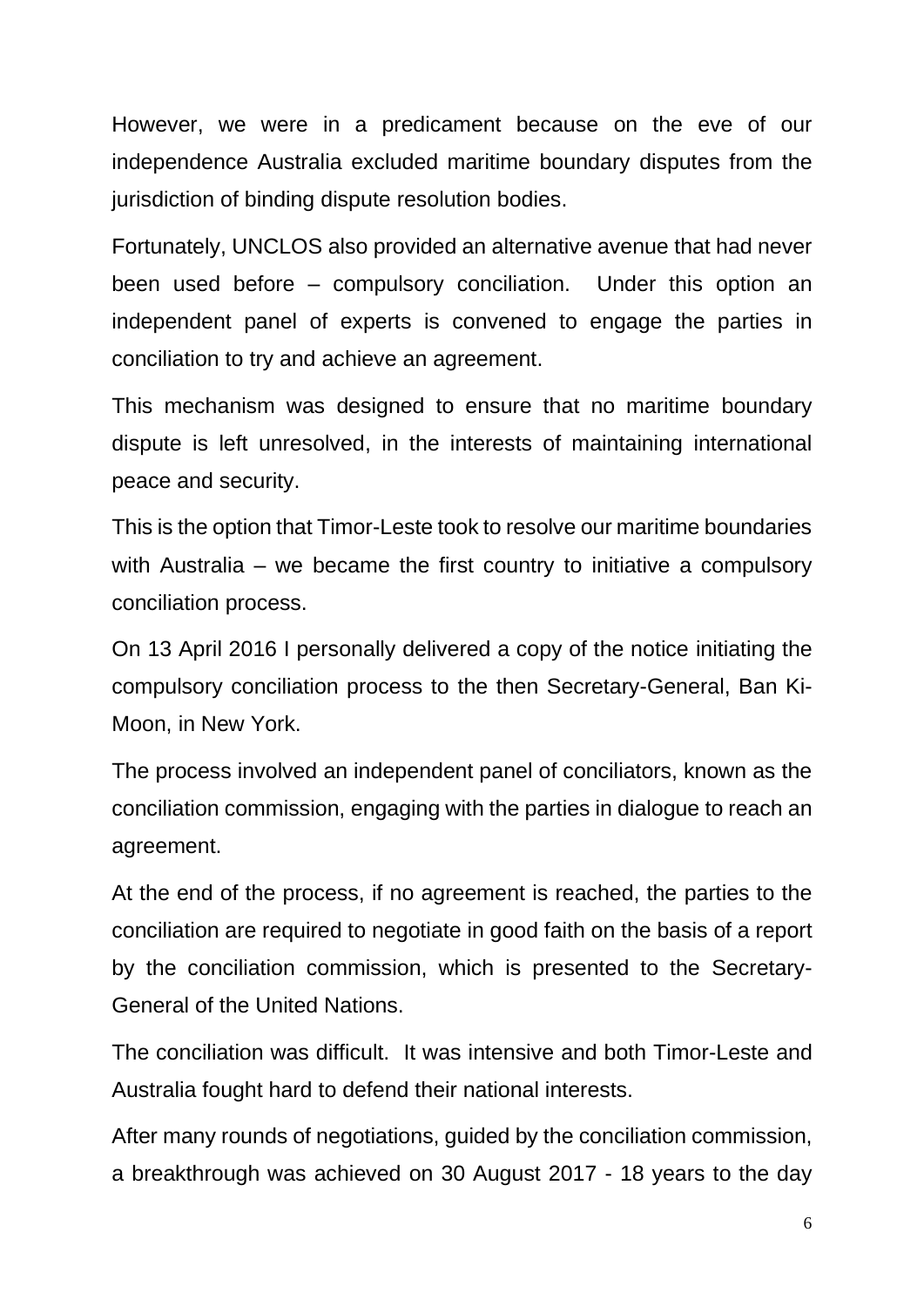since the people of Timor-Leste voted for independence. An agreement was reached with Australia on a maritime boundary that was consistent with international law.

The story of the compulsory conciliation is set out in book the *New Frontiers: Timor-Leste's Historic Conciliation on Maritime Boundaries in the Timor Sea.* You have all been provided with a copy of this book in your delegate pack.

For Timor-Leste, the achievement of permanent maritime boundaries with Australia represents one of the last steps in our journey to full sovereignty.

It is also a testament to the determination of our people who took a chance of testing a procedure that had never been used before.

The maritime boundary with Australia has brought pride to our young country and given us the opportunity to realise the potential of our seas.

I also believe that the success of the compulsory conciliation can serve as an example for other countries in similar situations.

The UNCLOS conciliation shows the promise of the international system and the rule-based order at a time when it is under stress. In our increasingly dis-ordered world, international law provides the foundation for peace and for development.

That is why this Forum is so important – it brings together people who can defend the international system and who understand the importance of the law of the sea.

While Timor-Leste may be a small country, we want to do what we can to support the resolution of disputes, including maritime boundary disputes that threaten global security and cooperation.

We would be pleased to share our experiences, and what we have learnt,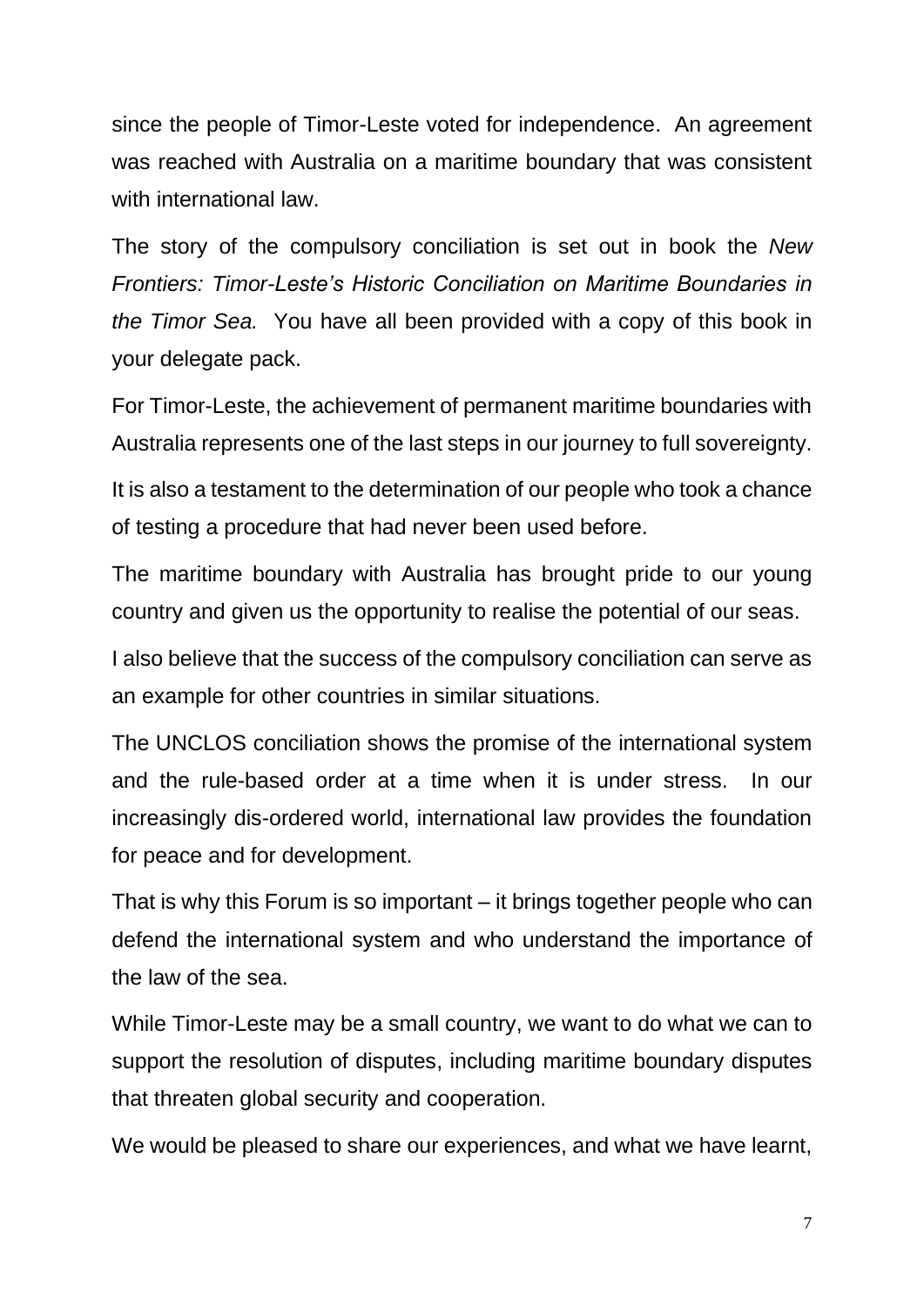with other nations in a similar position to us. I see today's Forum as part of that commitment and look forward to discussing our experiences with you all.

Ladies and gentlemen,

I am pleased that this Forum will also address the resolution of disputes in relation to fisheries and the environment. Over three billion people depend on marine and coastal biodiversity for their livelihoods, including the Timorese people.

However, our oceans are being over exploited and are polluted, including by too much plastic. How we manage our oceans and its resources is critical to our future and to addressing the effects of climate change.

In 2012 I promised the then President of Kiribati, [Anote Tong,](https://www.google.com/search?rlz=1C1AWFC_enAU853AU853&q=Anote+Tong&stick=H4sIAAAAAAAAAONgVuLUz9U3MDIqN7d4xOjMLfDyxz1hKatJa05eYzTh4grOyC93zSvJLKkUUuNig7JkuHilELo0GKS4uRBcnkWsXI55-SWpCiH5eekAEkJD6GAAAAA) that I would raise the matter of climate change in every global forum I attended. The very existence of his nation was – and remains - at risk.

As my dear friend, UN Secretary General, António Guterres, said at the Global Economic Forum Meeting in Davos this year, "We will be destroyed by climate change, not the planet. This will be for us a clear indication that we absolutely need to change course."

Sustainable Development Goal 14 - to conserve and sustainably use the oceans and marine resources – is critical to humanity. It calls for the conservation and the sustainable use of ocean resources through international law. I hope at this Forum we have productive discussions about the importance of the law of the sea to resolve disputes about fisheries and the environment.

Like many countries, protection of the marine environment is critical to Timor-Leste's sustainable development.

Timor-Leste is a member of the Coral Triangle, working with our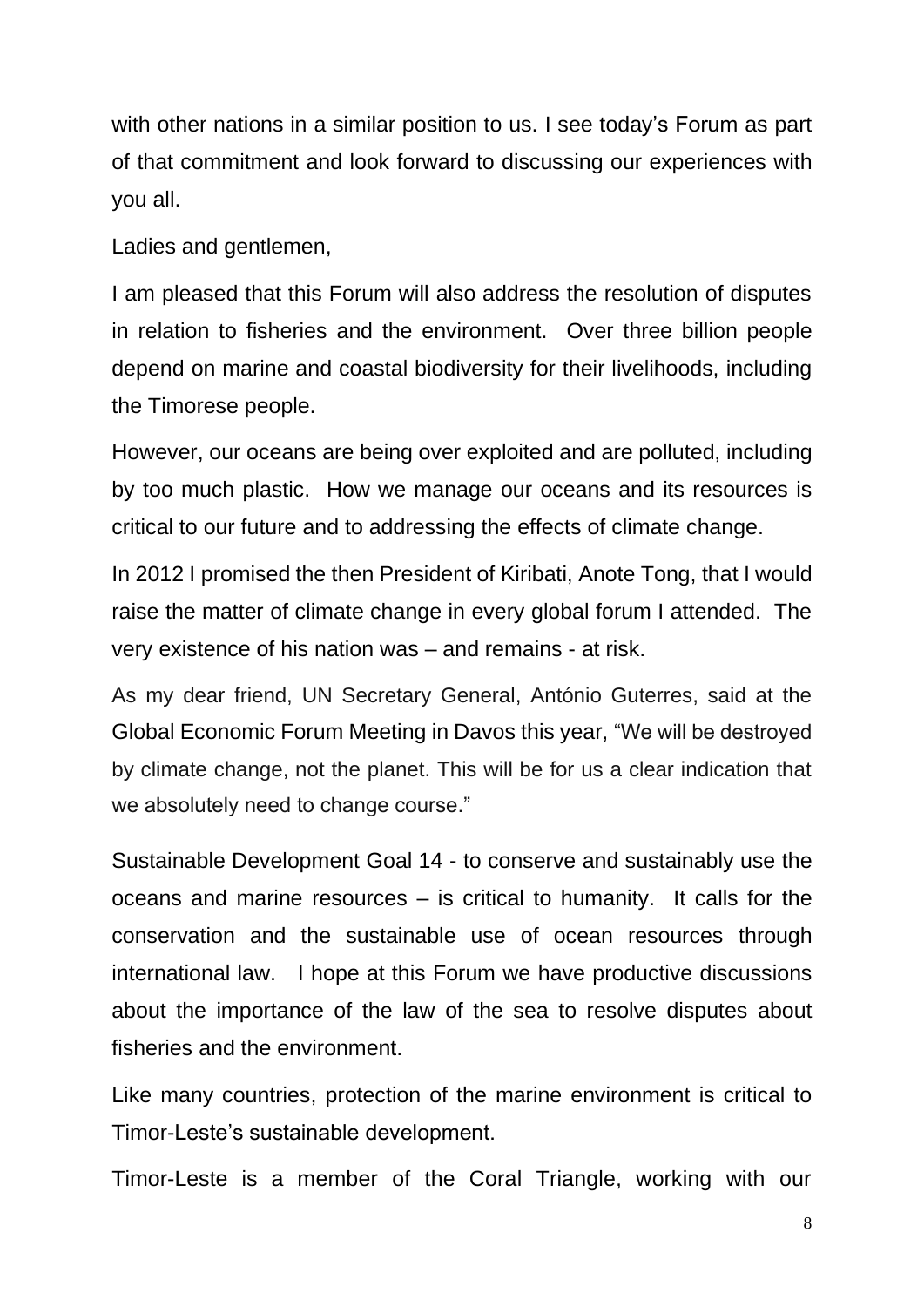neighbours to protect this special ecosystem and the 3,000 species within it. In our northern seas, the Ombai and Wetar Straits are a major migratory route for many whale species — including the incredible blue whale — along with humpback and sperm whales.

And a recent USAID study found that the coral reefs on Atauro Island are the most biodiverse in the world.

In June, I will be attending the 2020 UN Ocean Conference in Lisbon. This will provide an opportunity to present Timor-Leste's vision for the blue economy and the steps we will take to meet SDG14.

This will include expanding our marine protected areas, conserving our coral reefs, protecting our mangrove forests, providing sustainable fisheries and establishing a Marine Education Centre so that our youth become part of a Blue Generation. In implementing these initiatives, we will make sure we protect our traditional fishers that rely on the oceans to support their families and their communities.

Ladies and gentlemen,

Before I finish, let me say some brief words about the importance of ASEAN.

Southeast Asia has a difficult history of colonialism and conflict; it has faced significant development challenges, and it is diverse in culture, religions and languages.

Despite these challenges, it has successfully emerged as a vibrant and dynamic region and as a global economic powerhouse. Importantly, Southeast Asia has come together in cooperation and solidarity; and with a sense of a shared identity and future. This has been the great success of ASEAN.

As the only nation in Southeast Asia not a member of ASEAN, Timor-